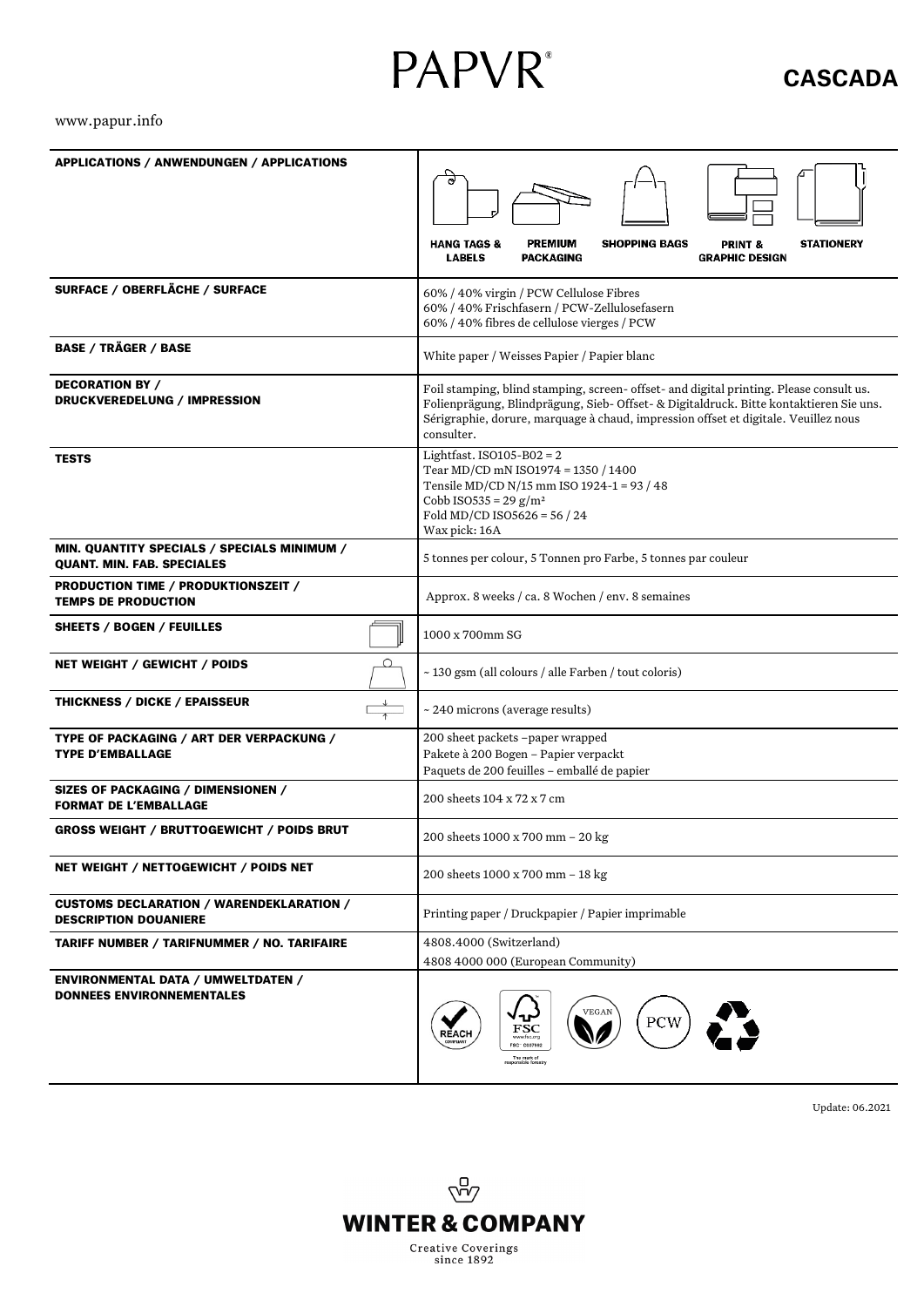# **PAPVR**<sup>\*</sup>

www.papur.info

### ENVIRONMENTAL DATASHEET